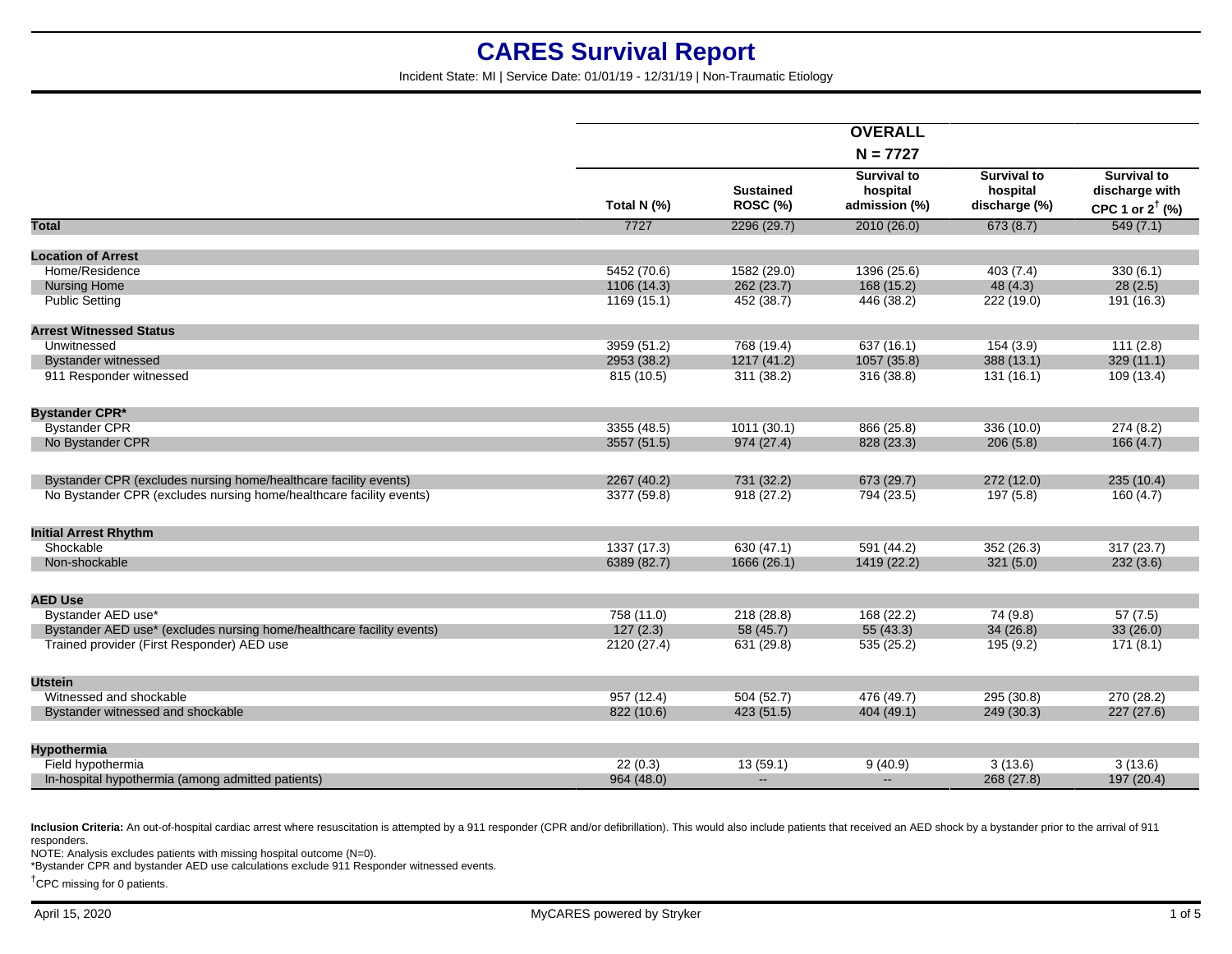Incident State: MI | Service Date: 01/01/19 - 12/31/19 | Non-Traumatic Etiology

|                                                                       | Age $=$ <1 years<br>$N = 113$ |                              |                                                 |                                                 |                                                                    |
|-----------------------------------------------------------------------|-------------------------------|------------------------------|-------------------------------------------------|-------------------------------------------------|--------------------------------------------------------------------|
|                                                                       |                               |                              |                                                 |                                                 |                                                                    |
|                                                                       | Total N (%)                   | <b>Sustained</b><br>ROSC (%) | <b>Survival to</b><br>hospital<br>admission (%) | <b>Survival to</b><br>hospital<br>discharge (%) | <b>Survival to</b><br>discharge with<br>CPC 1 or $2^{\dagger}$ (%) |
| <b>Total</b>                                                          | 113                           | 8(7.1)                       | 17(15.0)                                        | 4(3.5)                                          | 3(2.7)                                                             |
| <b>Location of Arrest</b>                                             |                               |                              |                                                 |                                                 |                                                                    |
| Home/Residence                                                        | 108(95.6)                     | 8(7.4)                       | 17(15.7)                                        | 4(3.7)                                          | 3(2.8)                                                             |
| <b>Nursing Home</b>                                                   | 0(0.0)                        | $0$ (NaN)                    | $0$ (NaN)                                       | $0$ (NaN)                                       | $0$ (NaN)                                                          |
| <b>Public Setting</b>                                                 | 5(4.4)                        | 0(0.0)                       | 0(0.0)                                          | 0(0.0)                                          | 0(0.0)                                                             |
| <b>Arrest Witnessed Status</b>                                        |                               |                              |                                                 |                                                 |                                                                    |
| Unwitnessed                                                           | 99(87.6)                      | 5(5.1)                       | 14(14.1)                                        | 3(3.0)                                          | 2(2.0)                                                             |
| <b>Bystander witnessed</b>                                            | 13(11.5)                      | 3(23.1)                      | 3(23.1)                                         | 1(7.7)                                          | 1(7.7)                                                             |
| 911 Responder witnessed                                               | 1(0.9)                        | 0(0.0)                       | 0(0.0)                                          | 0(0.0)                                          | 0(0.0)                                                             |
| <b>Bystander CPR*</b>                                                 |                               |                              |                                                 |                                                 |                                                                    |
| <b>Bystander CPR</b>                                                  | 55(49.1)                      | 5(9.1)                       | 10(18.2)                                        | 3(5.5)                                          | 2(3.6)                                                             |
| No Bystander CPR                                                      | 57 (50.9)                     | 3(5.3)                       | 7(12.3)                                         | 1(1.8)                                          | 1(1.8)                                                             |
| Bystander CPR (excludes nursing home/healthcare facility events)      | 54(49.1)                      | 5(9.3)                       | 10(18.5)                                        | 3(5.6)                                          | 2(3.7)                                                             |
| No Bystander CPR (excludes nursing home/healthcare facility events)   | 56 (50.9)                     | 3(5.4)                       | 7(12.5)                                         | 1(1.8)                                          | 1(1.8)                                                             |
| <b>Initial Arrest Rhythm</b>                                          |                               |                              |                                                 |                                                 |                                                                    |
| Shockable                                                             | 2(1.8)                        | 1(50.0)                      | 1(50.0)                                         | 0(0.0)                                          | 0(0.0)                                                             |
| Non-shockable                                                         | 111(98.2)                     | 7(6.3)                       | 16(14.4)                                        | 4(3.6)                                          | 3(2.7)                                                             |
| <b>AED Use</b>                                                        |                               |                              |                                                 |                                                 |                                                                    |
| Bystander AED use*                                                    | 1(0.9)                        | 0(0.0)                       | 0(0.0)                                          | 0(0.0)                                          | 0(0.0)                                                             |
| Bystander AED use* (excludes nursing home/healthcare facility events) | 0(0.0)                        | $0$ (NaN)                    | $0$ (NaN)                                       | $0$ (NaN)                                       | $0$ (NaN)                                                          |
| Trained provider (First Responder) AED use                            | 21(18.6)                      | 2(9.5)                       | 3(14.3)                                         | 0(0.0)                                          | 0(0.0)                                                             |
| <b>Utstein</b>                                                        |                               |                              |                                                 |                                                 |                                                                    |
| Witnessed and shockable                                               | 2(1.8)                        | 1(50.0)                      | 1(50.0)                                         | 0(0.0)                                          | 0(0.0)                                                             |
| Bystander witnessed and shockable                                     | 2(1.8)                        | 1(50.0)                      | 1(50.0)                                         | 0(0.0)                                          | 0(0.0)                                                             |
| Hypothermia                                                           |                               |                              |                                                 |                                                 |                                                                    |
| Field hypothermia                                                     | 1(0.9)                        | 0(0.0)                       | 0(0.0)                                          | 0(0.0)                                          | 0(0.0)                                                             |
| In-hospital hypothermia (among admitted patients)                     | 3(17.6)                       | $\mathbf{L}$                 | $\mathbf{L}$                                    | 1(33.3)                                         | 1(33.3)                                                            |
|                                                                       |                               |                              |                                                 |                                                 |                                                                    |

Inclusion Criteria: An out-of-hospital cardiac arrest where resuscitation is attempted by a 911 responder (CPR and/or defibrillation). This would also include patients that received an AED shock by a bystander prior to the responders.

NOTE: Analysis excludes patients with missing hospital outcome (N=0).

\*Bystander CPR and bystander AED use calculations exclude 911 Responder witnessed events.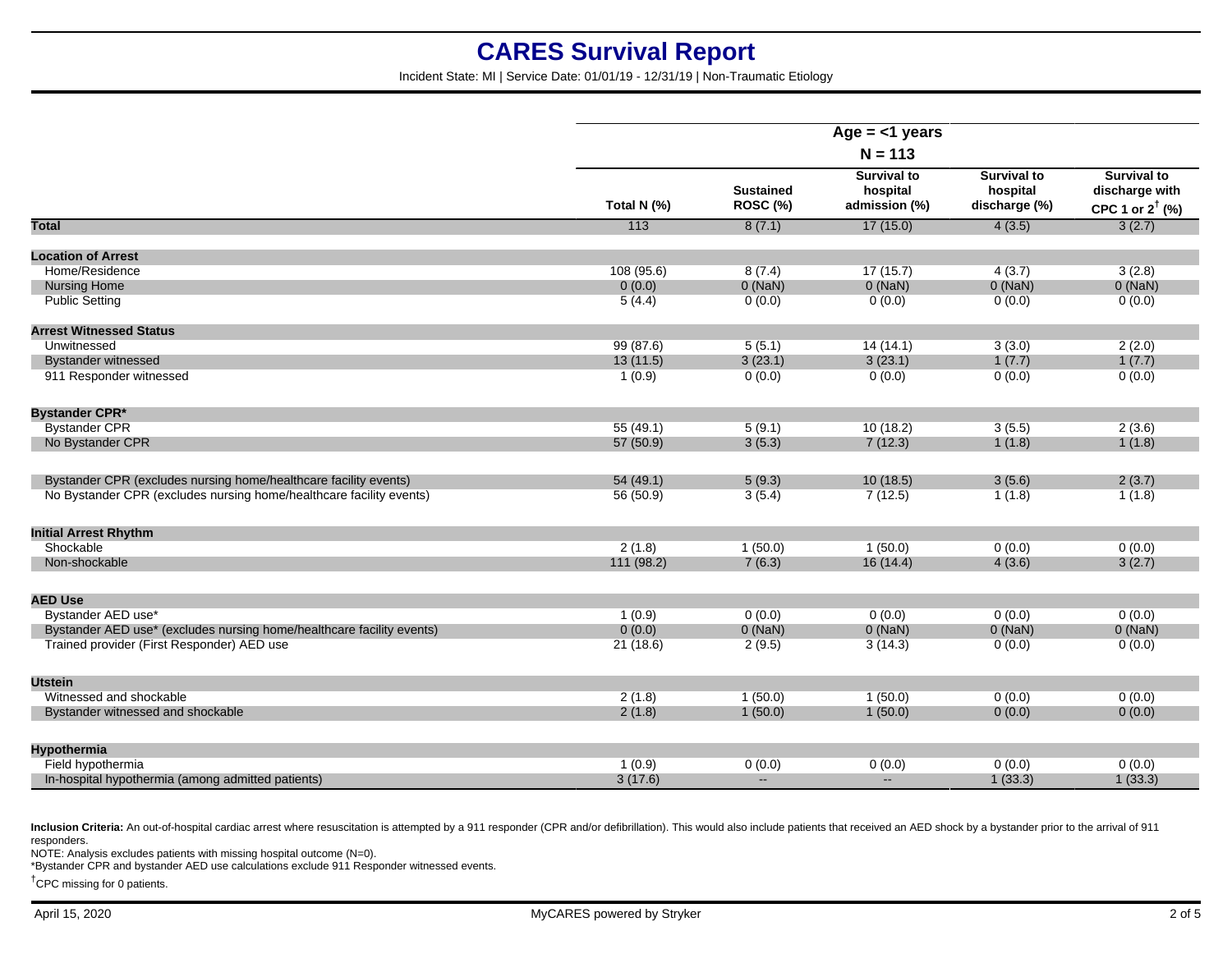Incident State: MI | Service Date: 01/01/19 - 12/31/19 | Non-Traumatic Etiology

|                                                                       | Age = $1 - 12$ years |                              |                                                 |                                                 |                                                             |
|-----------------------------------------------------------------------|----------------------|------------------------------|-------------------------------------------------|-------------------------------------------------|-------------------------------------------------------------|
|                                                                       | $N = 60$             |                              |                                                 |                                                 |                                                             |
|                                                                       | Total N (%)          | <b>Sustained</b><br>ROSC (%) | <b>Survival to</b><br>hospital<br>admission (%) | <b>Survival to</b><br>hospital<br>discharge (%) | Survival to<br>discharge with<br>CPC 1 or $2^{\dagger}$ (%) |
| Total                                                                 | 60                   | 14(23.3)                     | 20(33.3)                                        | 9(15.0)                                         | 7(11.7)                                                     |
| <b>Location of Arrest</b>                                             |                      |                              |                                                 |                                                 |                                                             |
| Home/Residence                                                        | 55(91.7)             | 11(20.0)                     | 16(29.1)                                        | 7(12.7)                                         | 5(9.1)                                                      |
| <b>Nursing Home</b>                                                   | 0(0.0)               | $0$ (NaN)                    | $0$ (NaN)                                       | $0$ (NaN)                                       | $0$ (NaN)                                                   |
| <b>Public Setting</b>                                                 | 5(8.3)               | 3(60.0)                      | 4(80.0)                                         | 2(40.0)                                         | 2(40.0)                                                     |
| <b>Arrest Witnessed Status</b>                                        |                      |                              |                                                 |                                                 |                                                             |
| Unwitnessed                                                           | 37(61.7)             | 5(13.5)                      | 10(27.0)                                        | 6(16.2)                                         | 4(10.8)                                                     |
| <b>Bystander witnessed</b>                                            | 21(35.0)             | 9(42.9)                      | 9(42.9)                                         | 2(9.5)                                          | 2(9.5)                                                      |
| 911 Responder witnessed                                               | 2(3.3)               | 0(0.0)                       | 1(50.0)                                         | 1(50.0)                                         | 1(50.0)                                                     |
| <b>Bystander CPR*</b>                                                 |                      |                              |                                                 |                                                 |                                                             |
| <b>Bystander CPR</b>                                                  | 36(62.1)             | 10(27.8)                     | 14 (38.9)                                       | 5(13.9)                                         | 5(13.9)                                                     |
| No Bystander CPR                                                      | 22 (37.9)            | 4(18.2)                      | 5(22.7)                                         | 3(13.6)                                         | 1(4.5)                                                      |
| Bystander CPR (excludes nursing home/healthcare facility events)      | 35(61.4)             | 10(28.6)                     | 14(40.0)                                        | 5(14.3)                                         | 5(14.3)                                                     |
| No Bystander CPR (excludes nursing home/healthcare facility events)   | 22(38.6)             | 4(18.2)                      | 5(22.7)                                         | 3(13.6)                                         | 1(4.5)                                                      |
| <b>Initial Arrest Rhythm</b>                                          |                      |                              |                                                 |                                                 |                                                             |
| Shockable                                                             | 5(8.3)               | 3(60.0)                      | 3(60.0)                                         | 2(40.0)                                         | 2(40.0)                                                     |
| Non-shockable                                                         | 55(91.7)             | 11(20.0)                     | 17 (30.9)                                       | 7(12.7)                                         | 5(9.1)                                                      |
| <b>AED Use</b>                                                        |                      |                              |                                                 |                                                 |                                                             |
| Bystander AED use*                                                    | 1(1.7)               | 1(100.0)                     | 1(100.0)                                        | 0(0.0)                                          | 0(0.0)                                                      |
| Bystander AED use* (excludes nursing home/healthcare facility events) | 1(1.8)               | 1(100.0)                     | 1(100.0)                                        | 0(0.0)                                          | 0(0.0)                                                      |
| Trained provider (First Responder) AED use                            | 14(23.3)             | 2(14.3)                      | 4(28.6)                                         | 2(14.3)                                         | 1(7.1)                                                      |
| <b>Utstein</b>                                                        |                      |                              |                                                 |                                                 |                                                             |
| Witnessed and shockable                                               | 4(6.7)               | 3(75.0)                      | 3(75.0)                                         | 2(50.0)                                         | 2(50.0)                                                     |
| Bystander witnessed and shockable                                     | 3(5.0)               | 3(100.0)                     | 2(66.7)                                         | 1(33.3)                                         | 1(33.3)                                                     |
| <b>Hypothermia</b>                                                    |                      |                              |                                                 |                                                 |                                                             |
| Field hypothermia                                                     | 0(0.0)               | $0$ (NaN)                    | $0$ (NaN)                                       | $0$ (NaN)                                       | $0$ (NaN)                                                   |
| In-hospital hypothermia (among admitted patients)                     | 7(35.0)              | $\mathbf{u}$                 | $\overline{a}$                                  | 2(28.6)                                         | 2(28.6)                                                     |
|                                                                       |                      |                              |                                                 |                                                 |                                                             |

Inclusion Criteria: An out-of-hospital cardiac arrest where resuscitation is attempted by a 911 responder (CPR and/or defibrillation). This would also include patients that received an AED shock by a bystander prior to the responders.

NOTE: Analysis excludes patients with missing hospital outcome (N=0).

\*Bystander CPR and bystander AED use calculations exclude 911 Responder witnessed events.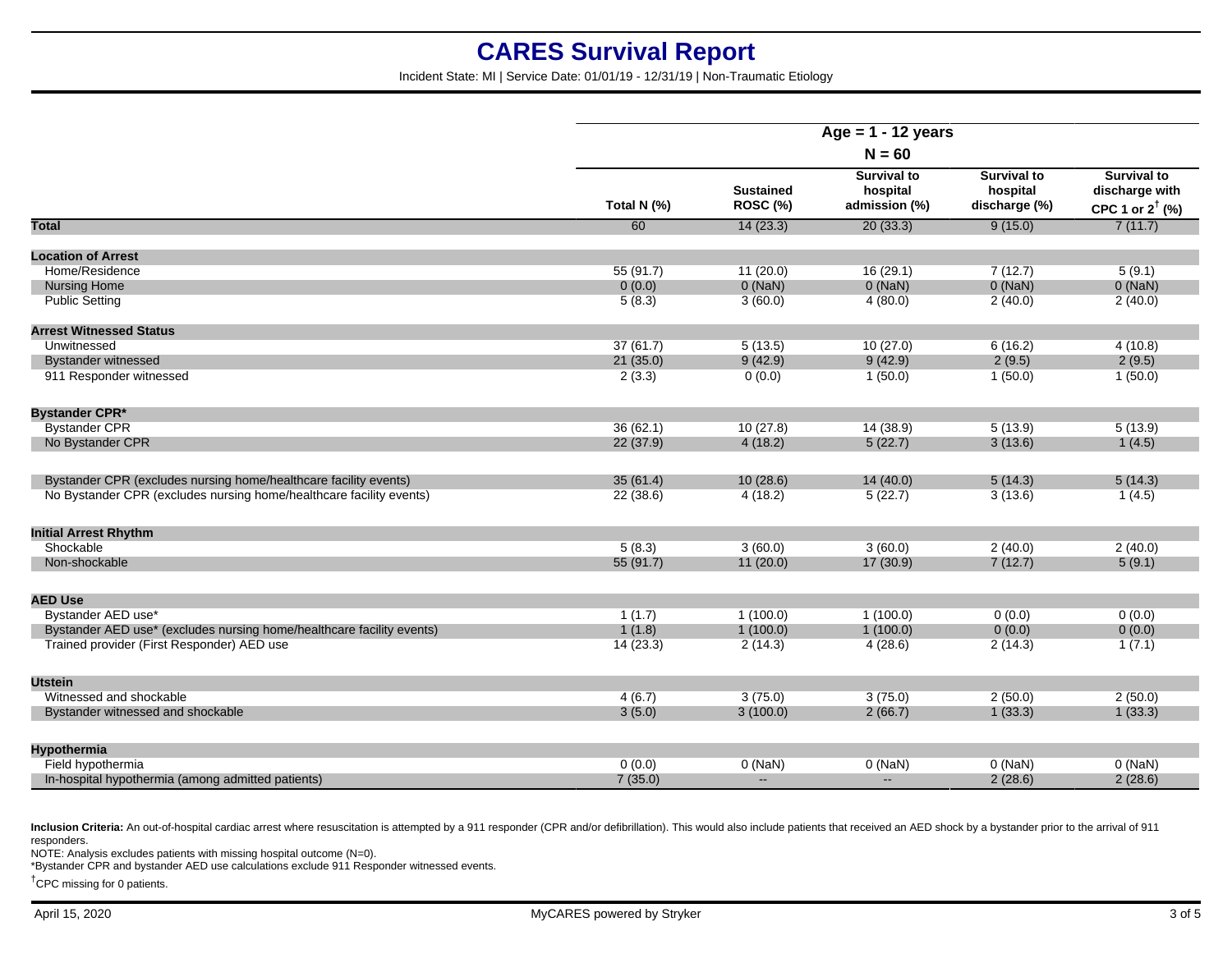Incident State: MI | Service Date: 01/01/19 - 12/31/19 | Non-Traumatic Etiology

|                                                                       | Age = $13 - 18$ years |                              |                                                 |                                                 |                                                                    |
|-----------------------------------------------------------------------|-----------------------|------------------------------|-------------------------------------------------|-------------------------------------------------|--------------------------------------------------------------------|
|                                                                       | $N = 48$              |                              |                                                 |                                                 |                                                                    |
|                                                                       | Total N (%)           | <b>Sustained</b><br>ROSC (%) | <b>Survival to</b><br>hospital<br>admission (%) | <b>Survival to</b><br>hospital<br>discharge (%) | <b>Survival to</b><br>discharge with<br>CPC 1 or $2^{\dagger}$ (%) |
| <b>Total</b>                                                          | 48                    | 11(22.9)                     | 13(27.1)                                        | 3(6.2)                                          | 2(4.2)                                                             |
| <b>Location of Arrest</b>                                             |                       |                              |                                                 |                                                 |                                                                    |
| Home/Residence                                                        | 39(81.2)              | 8(20.5)                      | 10(25.6)                                        | 1(2.6)                                          | 0(0.0)                                                             |
| <b>Nursing Home</b>                                                   | 0(0.0)                | $0$ (NaN)                    | 0(NaN)                                          | $0$ (NaN)                                       | $0$ (NaN)                                                          |
| <b>Public Setting</b>                                                 | 9(18.8)               | 3(33.3)                      | 3(33.3)                                         | 2(22.2)                                         | 2(22.2)                                                            |
| <b>Arrest Witnessed Status</b>                                        |                       |                              |                                                 |                                                 |                                                                    |
| Unwitnessed                                                           | 29(60.4)              | 6(20.7)                      | 8(27.6)                                         | 1(3.4)                                          | 0(0.0)                                                             |
| <b>Bystander witnessed</b>                                            | 14(29.2)              | 5(35.7)                      | 4(28.6)                                         | 2(14.3)                                         | 2(14.3)                                                            |
| 911 Responder witnessed                                               | 5(10.4)               | 0(0.0)                       | 1(20.0)                                         | 0(0.0)                                          | 0(0.0)                                                             |
| <b>Bystander CPR*</b>                                                 |                       |                              |                                                 |                                                 |                                                                    |
| <b>Bystander CPR</b>                                                  | 19(44.2)              | 5(26.3)                      | 5(26.3)                                         | 1(5.3)                                          | 1(5.3)                                                             |
| No Bystander CPR                                                      | 24(55.8)              | 6(25.0)                      | 7(29.2)                                         | 2(8.3)                                          | 1(4.2)                                                             |
| Bystander CPR (excludes nursing home/healthcare facility events)      | 19 (44.2)             | 5(26.3)                      | 5(26.3)                                         | 1(5.3)                                          | 1(5.3)                                                             |
| No Bystander CPR (excludes nursing home/healthcare facility events)   | 24(55.8)              | 6(25.0)                      | 7(29.2)                                         | 2(8.3)                                          | 1(4.2)                                                             |
| <b>Initial Arrest Rhythm</b>                                          |                       |                              |                                                 |                                                 |                                                                    |
| Shockable                                                             | 9(18.8)               | 2(22.2)                      | 2(22.2)                                         | 0(0.0)                                          | 0(0.0)                                                             |
| Non-shockable                                                         | 39 (81.2)             | 9(23.1)                      | 11(28.2)                                        | 3(7.7)                                          | 2(5.1)                                                             |
| <b>AED Use</b>                                                        |                       |                              |                                                 |                                                 |                                                                    |
| Bystander AED use*                                                    | 2(4.7)                | 1(50.0)                      | 1(50.0)                                         | 1(50.0)                                         | 1(50.0)                                                            |
| Bystander AED use* (excludes nursing home/healthcare facility events) | 2(4.7)                | 1(50.0)                      | 1(50.0)                                         | 1(50.0)                                         | 1(50.0)                                                            |
| Trained provider (First Responder) AED use                            | 12(25.0)              | 3(25.0)                      | 4(33.3)                                         | 1(8.3)                                          | 1(8.3)                                                             |
| <b>Utstein</b>                                                        |                       |                              |                                                 |                                                 |                                                                    |
| Witnessed and shockable                                               | 6(12.5)               | 1(16.7)                      | 1(16.7)                                         | 0(0.0)                                          | 0(0.0)                                                             |
| Bystander witnessed and shockable                                     | 5(10.4)               | 1(20.0)                      | 1(20.0)                                         | 0(0.0)                                          | 0(0.0)                                                             |
| <b>Hypothermia</b>                                                    |                       |                              |                                                 |                                                 |                                                                    |
| Field hypothermia                                                     | 0(0.0)                | $0$ (NaN)                    | $0$ (NaN)                                       | $0$ (NaN)                                       | $0$ (NaN)                                                          |
| In-hospital hypothermia (among admitted patients)                     | 5(38.5)               | $\sim$                       | $\sim$                                          | 1(20.0)                                         | 0(0.0)                                                             |
|                                                                       |                       |                              |                                                 |                                                 |                                                                    |

Inclusion Criteria: An out-of-hospital cardiac arrest where resuscitation is attempted by a 911 responder (CPR and/or defibrillation). This would also include patients that received an AED shock by a bystander prior to the responders.

NOTE: Analysis excludes patients with missing hospital outcome (N=0).

\*Bystander CPR and bystander AED use calculations exclude 911 Responder witnessed events.